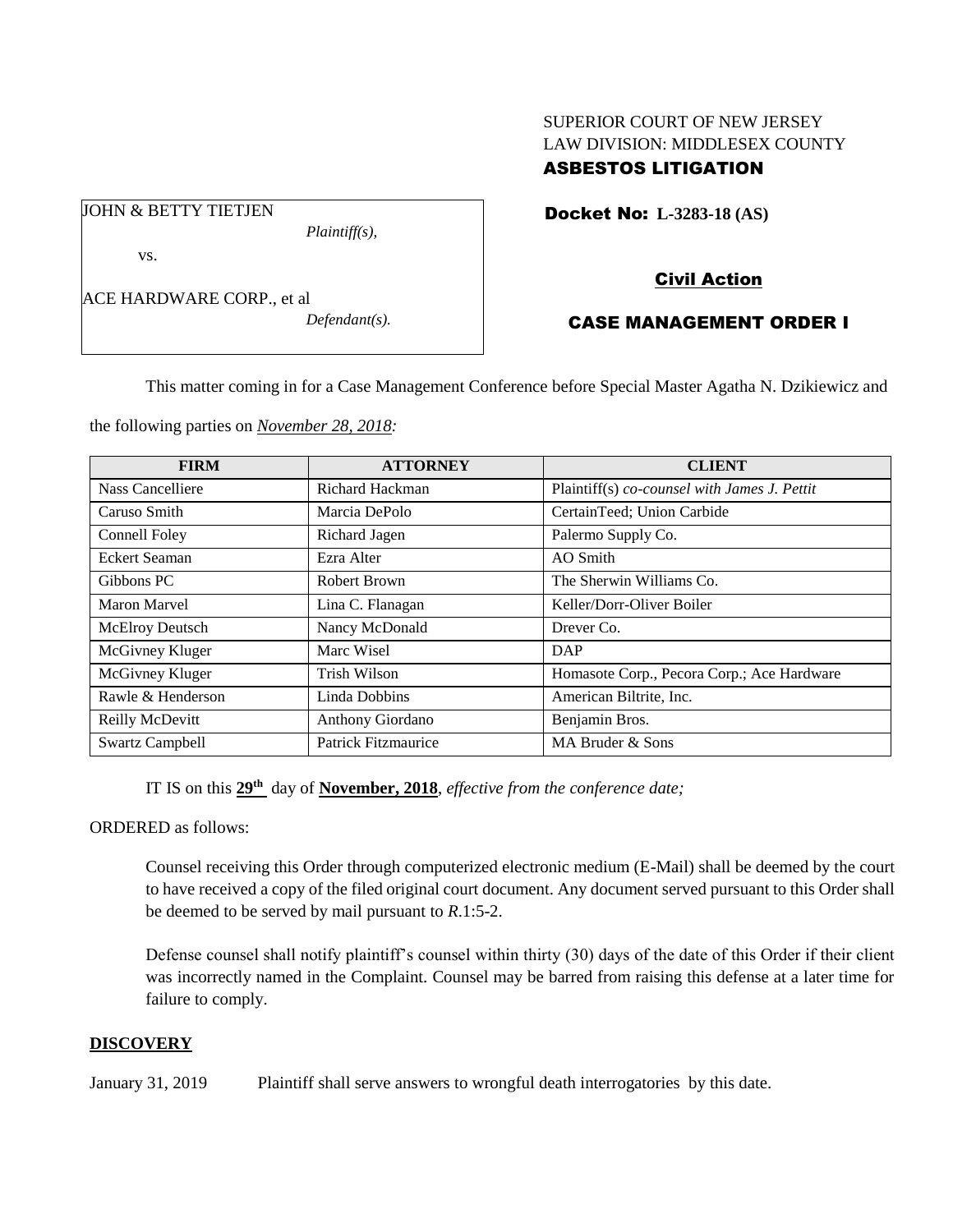| December 31, 2018 | Defendants shall propound supplemental interrogatories and document requests by this date.                                                                                                                  |
|-------------------|-------------------------------------------------------------------------------------------------------------------------------------------------------------------------------------------------------------|
| January 31, 2019  | Plaintiff shall serve answers to supplemental interrogatories and document requests by this<br>date.                                                                                                        |
| March 29, 2019    | Fact discovery, including depositions, shall be completed by this date. Plaintiff's counsel shall<br>contact the Special Master within one week of this deadline if all fact discovery is not<br>completed. |
| March 29, 2019    | Depositions of corporate representatives shall be completed by this date.                                                                                                                                   |

## **EARLY SETTLEMENT**

August 2, 2019 Settlement demands shall be served on all counsel and the Special Master by this date.

## **SUMMARY JUDGMENT MOTION PRACTICE**

| August 2, 2019 | Plaintiff's counsel shall advise, in writing, of intent not to oppose motions by this date. |  |  |
|----------------|---------------------------------------------------------------------------------------------|--|--|
|                |                                                                                             |  |  |

August 16, 2019 Summary judgment motions shall be filed no later than this date.

September 13, 2019 Last return date for summary judgment motions.

## **MEDICAL DEFENSE**

| December 31, 2018 | Plaintiff shall serve updated medical authorizations by this date.                                                                                                                                                                                       |
|-------------------|----------------------------------------------------------------------------------------------------------------------------------------------------------------------------------------------------------------------------------------------------------|
| July 31, 2019     | Plaintiff shall serve medical expert reports by this date.                                                                                                                                                                                               |
| July 31, 2019     | Upon request by defense counsel, plaintiff is to arrange for the transfer of pathology specimens<br>and x-rays, if any, by this date.                                                                                                                    |
| October 31, 2019  | Defendants shall identify its medical experts and serve medical reports, if any, by this date. In<br>addition, defendants shall notify plaintiff's counsel (as well as all counsel of record) of a<br>joinder in an expert medical defense by this date. |

## **LIABILITY EXPERT REPORTS**

- July 31, 2019 Plaintiff shall identify its liability experts and serve liability expert reports or a certified expert statement by this date or waive any opportunity to rely on liability expert testimony.
- October 31, 2019 Defendants shall identify its liability experts and serve liability expert reports, if any, by this date or waive any opportunity to rely on liability expert testimony.

## **EXPERT DEPOSITIONS**

November 22, 2019 Expert depositions shall be completed by this date. To the extent that plaintiff and defendant generic experts have been deposed before, the parties seeking that deposition in this case must file an application before the Special Master and demonstrate the necessity for that deposition.

 $\_$  ,  $\_$  ,  $\_$  ,  $\_$  ,  $\_$  ,  $\_$  ,  $\_$  ,  $\_$  ,  $\_$  ,  $\_$  ,  $\_$  ,  $\_$  ,  $\_$  ,  $\_$  ,  $\_$  ,  $\_$  ,  $\_$  ,  $\_$  ,  $\_$  ,  $\_$  ,  $\_$  ,  $\_$  ,  $\_$  ,  $\_$  ,  $\_$  ,  $\_$  ,  $\_$  ,  $\_$  ,  $\_$  ,  $\_$  ,  $\_$  ,  $\_$  ,  $\_$  ,  $\_$  ,  $\_$  ,  $\_$  ,  $\_$  ,